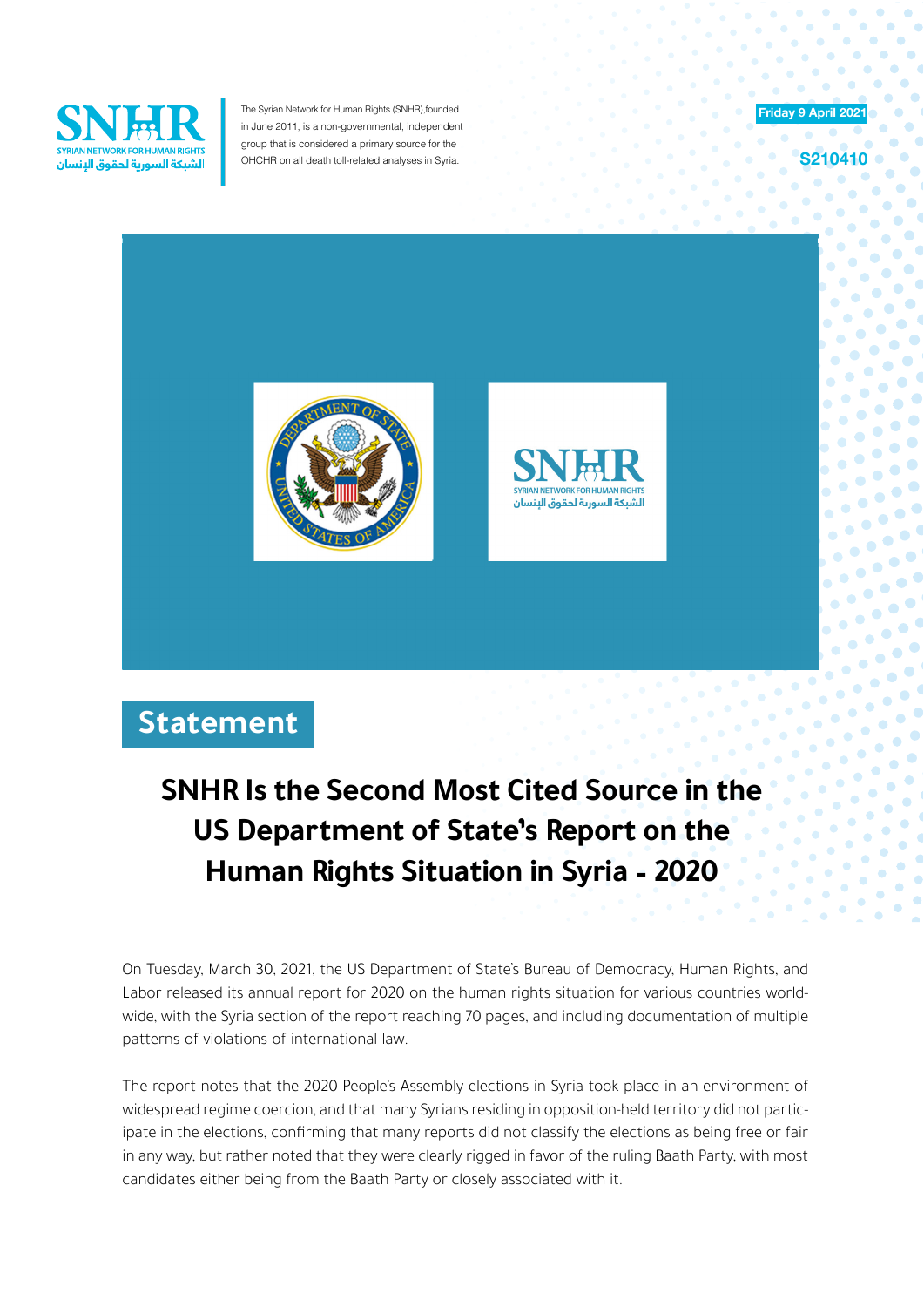The report adds that the Syrian regime grants absolute powers to the security services and affiliated militias (such as the National Defense Forces and others), but possesses limited influence over foreign military or paramilitary organizations operating in the country, including the Russian armed forces, the Iranian-affiliat-<br>ed Hizballah, and Iran's Islamic Revolutionary Guard Corps (IRGC).

sives initiated in 2019 to recapture areas of northwest Syria, killing thousands of civilians and forcing nearly The report notes that Syrian regime and pro-regime forces have continued major aerial and ground offenone million people to flee before a ceasefire was brokered in March 2020, which largely held through the remainder of the year.

The report also notes that military operations involving the use of heavy weapons have devastated the civilian infrastructure in the affected areas and exacerbated an already dire humanitarian situation, adding tlements for internally displaced persons, and farms, many of which were included in UN de-confliction lists. that Syrian and Russian airstrikes repeatedly struck civilian sites, including hospitals, markets, schools, set-The report further notes that there are currently 6.6 million internally displaced persons in Syria, 2.6 million of whom are children, with more than 5.5 million more Syrians registered as refugees outside the country.

The report addresses the significant patterns of violations of international human rights law that took place pearances; torture, including torture involving sexual violence; harsh and life-threatening prison conditions, in Syria in 2020, foremost among which are: unlawful or arbitrary killings by the Syrian regime; forced disapincluding denial of medical care, serious problems with the independence of the judiciary, persecution of prisoners of conscience; serious restrictions on free expression, including restrictions on the press; unlawful recruitment and use of child soldiers; serious abuses in internal conflict, including aerial and ground attacks impacting civilians and civilian infrastructure, in addition to other types of violations of civil and political tions. The report affirms that the Syrian government took no steps to identify, investigate, prosecute, or rights, including the inability of citizens to change their government peacefully through free and fair elecvasive and deeply embedded in the security and intelligence forces and elsewhere in the Syrian regime. punish any officials or any of those involved in committing violations or crimes, with impunity being all-per-

The report particularly focuses on the fact that Syrian regime-linked paramilitary groups were engaged gime-aligned militias, including Hizballah, repeatedly launched attacks against civilians. trary arrest; extreme physical abuse, including sexual violence; and unlawful detentions, and that the rein frequent violations, including indiscriminate killings; massacres against civilians; kidnapping and arbi-

The report stresses that Russian forces are implicated in the deaths of civilians resulting from airstrikes characterized by the UN Commission of Inquiry for Syria as indiscriminate, which resulted in the widespread destruction of civilian infrastructure, particularly during Russia's support of the regime's military campaign strikes led to widespread destruction of civilian infrastructure, mainly targeting hospitals, shelters, markets, in northwest Syria, which took place between 2019 and March 2020. These indiscriminate Russian airhomes, and other essential civilian facilities, damaging medical supplies and equipment and shutting down vital health-care networks, and followed a well-documented pattern of attacks with serious and deleterious humanitarian and civilian impact.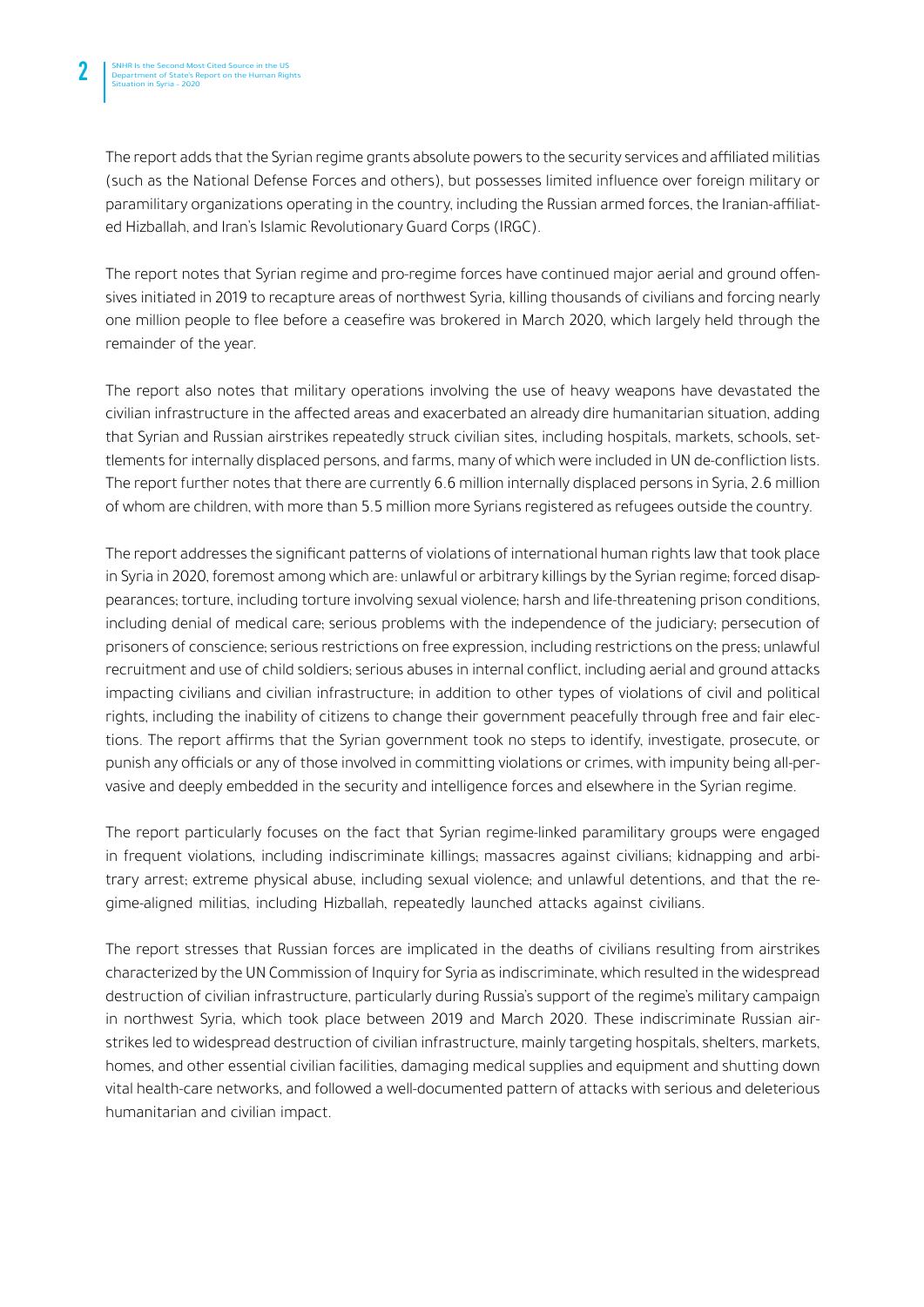ing on the violations in areas controlled by the Armed Opposition factions, including killings, physical abuse The report also cites violations by other parties, in addition to the Syrian regime and its Russian ally, touchand arbitrary detention.

The report emphasizes that armed terrorist groups, such as al-Qaeda-linked Hay'at Tahrir al Sham, have committed a wide range of abuses, including unlawful killings and kidnappings, unlawful detention, extreme physical abuse, forced evacuations from homes based on sectarian identity, and deaths of civilians during attacks described by the UN Commission of Inquiry for Syria as indiscriminate.

The report further indicates that despite the territorial defeat of ISIS in 2019, the group has continued to carry out unlawful killings, bombings, and kidnappings, sometimes targeting civilians. The report referred to the Carnegie Corporation's assessment that ISIS benefited from a security vacuum left by the reduction in the various military forces' activity due to the COVID-19 pandemic.

bitrary arrest and enforced disappearance of civilians, torture, sexual violence, forced evacuations from mitted human rights abuses, targeting Kurdish and Yezidi residents and other civilians, including the ar-The report states that the Turkish-supported Syrian armed opposition groups in northern Syria have comhomes, looting and seizure of private property, transfer of detained civilians across the border into Turkey, the cutting of water to civilian populations, recruitment of child soldiers, and the desecration of religious .shrines

The report notes that elements of the Syrian Democratic Forces, that include members of the Kurdish People's Protection Units, were also engaged in human rights abuses, including arbitrary detentions, acts of corruption, and restrictions on freedom of assembly.

The report draws attention to a crucial factor also reported by the UN Commission of Inquiry and human rights groups, namely that the vast majority of abuses committed since 2011 have gone uninvestigated, and that perpetrators often acted with a sense of impunity.

The report highlights the Syrian regime's systematic practices in seizing its opponents' property, noting the regime's legitimization of these seizure practices against its opponents through the enactment of an arsenal of relevant laws, and cited an example of the legislation issued by the Syrian regime since 2012, which provides for the confiscation of movable and immovable property of persons convicted of terrorism, a charge commonly used by the regime against the vast majority of dissidents, political opponents and others arrested in connection with the popular uprising for democracy since it began in March 2011; the Counter-Terrorism Court is empowered to try cases in the absence of the defendant, thus providing legal cover for confiscation of property left by refugees and IDPs. The report further notes that Syrian regime forces and affiliated pro-regime militias have seized properties abandoned by refugees and IDPs forced to flee in the areas over which the regime regained control, as well as practicing widespread looting.

cus last November on the return of refugees, adding that the conference did not address any of the root The report also refers to the conference held by the Syrian regime and the Russian government in Damascauses that caused persons to flee the regime or offer any actionable steps to secure the safe, dignified, ognized authority on humanitarian or refugee issues. The conference also failed to address the provision and voluntary return of refugees, and was organized without input or support from any internationally recof any practical steps to secure the safe, dignified and voluntary return of refugees, with the report noting that the Russian government sought to use the return of Syrian refugees as a means to secure international donations for its Syria reconstruction efforts.